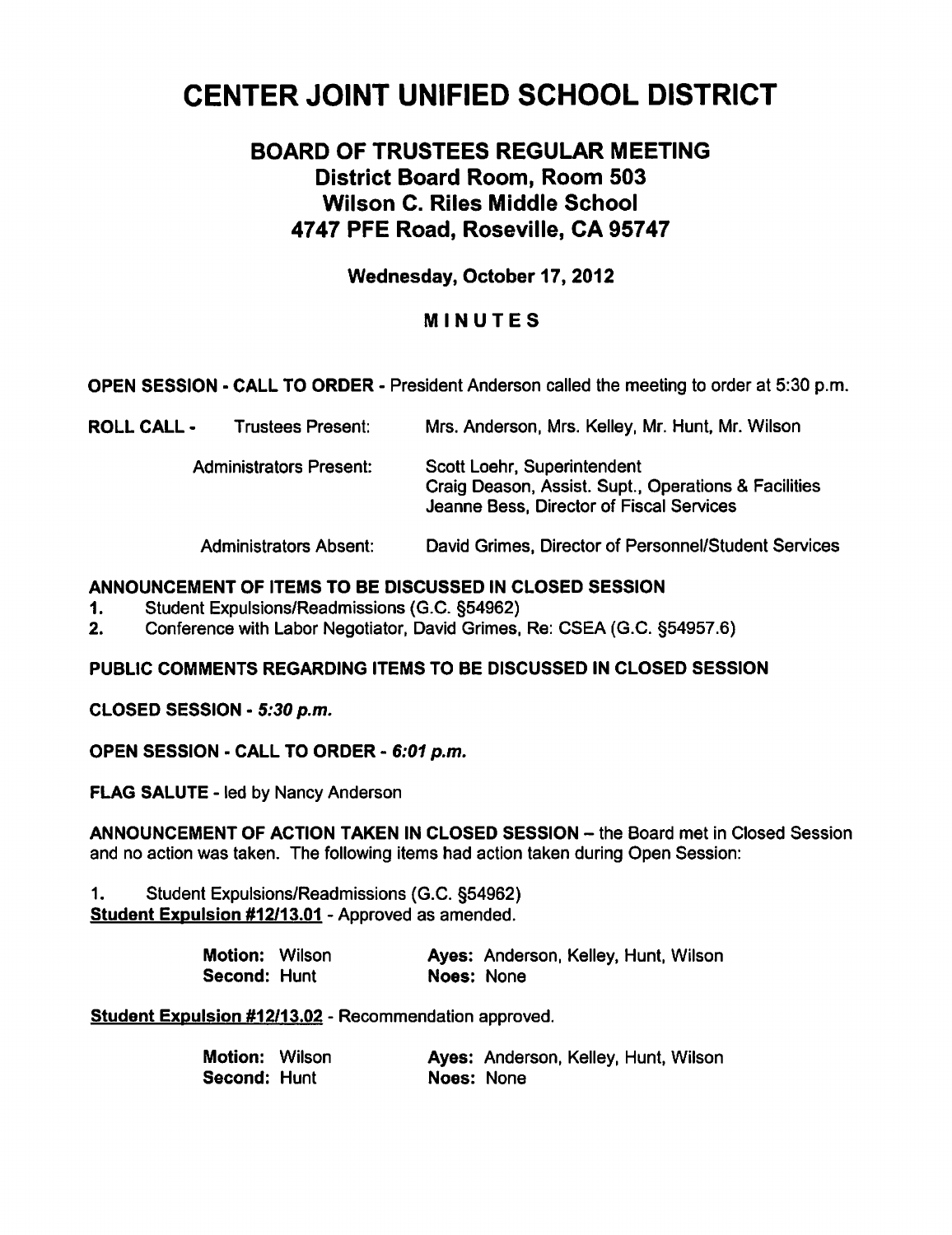10/17/12 Regular Meeting Page 2

Adoption of Agenda - There was a motion to approve the adoption of the agenda as presented.

Motion: Kelley

It was asked if 2 items could be pulled from the Consent Agenda. The motion was amended to approve the adoption of the agenda, but pull Consent Agenda Items 12 & 14 for separate consideration.

Moved to approve as amended.

Motion: Kelley **Vote: General Consent** Second: Wilson

# STUDENT BOARD REPRESENTATIVE REPORTS

1. Center High School - Aleah Woods

- had Homecoming Week activities: Wednesday - Powder Puff Rally & Game, Thursday night - Area Decorations, Friday night - Homecoming Football game & skits.

Football team beat Colfax last Friday and is now 7-1.

API Scores are up.

2. McClellan High School - Ronnie Barnes was not available to report

3. Antelope View Charter School - Nathaniel Palafax

- test scores went up from 677 to 719.

holding monthly meetings for Seniors, as well as other meetings for the other grade levels.

students are continuing to do work and come to class, and are exceeding expectations.

4. Global Youth Charter School - Niko Morris

recently had grade reports come out; for students struggling, there will be a tutoring club after school.

- there will be a Halloween Rally on Halloween.

soccer team is #1 in the division; if they win tomorrow they will be division champions and will play in the playoffs.

# ORGANIZATION REPORTS

1. CSEA- Cyndy Mitchell, President, was not available to report. Marie Huggins represented CSEA and noted that when CSEA met, they were offered by the district, for the district to pay the increase in benefits for the 2013 year. CSEA will be holding chapter elections in December for Vice President and Treasurer; there will be nominations during October & November chapter meetings. CSEA will be working with board candidates in the precincts this weekend.

2. CUTA - Heather Woods, President, noted that CUTA ratified the benefits agreement today. She noted that she loves having their meetings prior to the board meeting; she is able to hear about the activities happening at all the sites. She did note that class sizes are large and there is some strain because of it. CUTA's push is to remember how important it is to be able to give that individual attention to our students, both inside and outside of the classroom.

# REPORTS/PRESENTATIONS

1. Williams Uniform Complaint Quarterly Reporting - David Grimes was not available to report. Scott Loehr reported that there was 1 reporting for the quarter. This item was already resolved.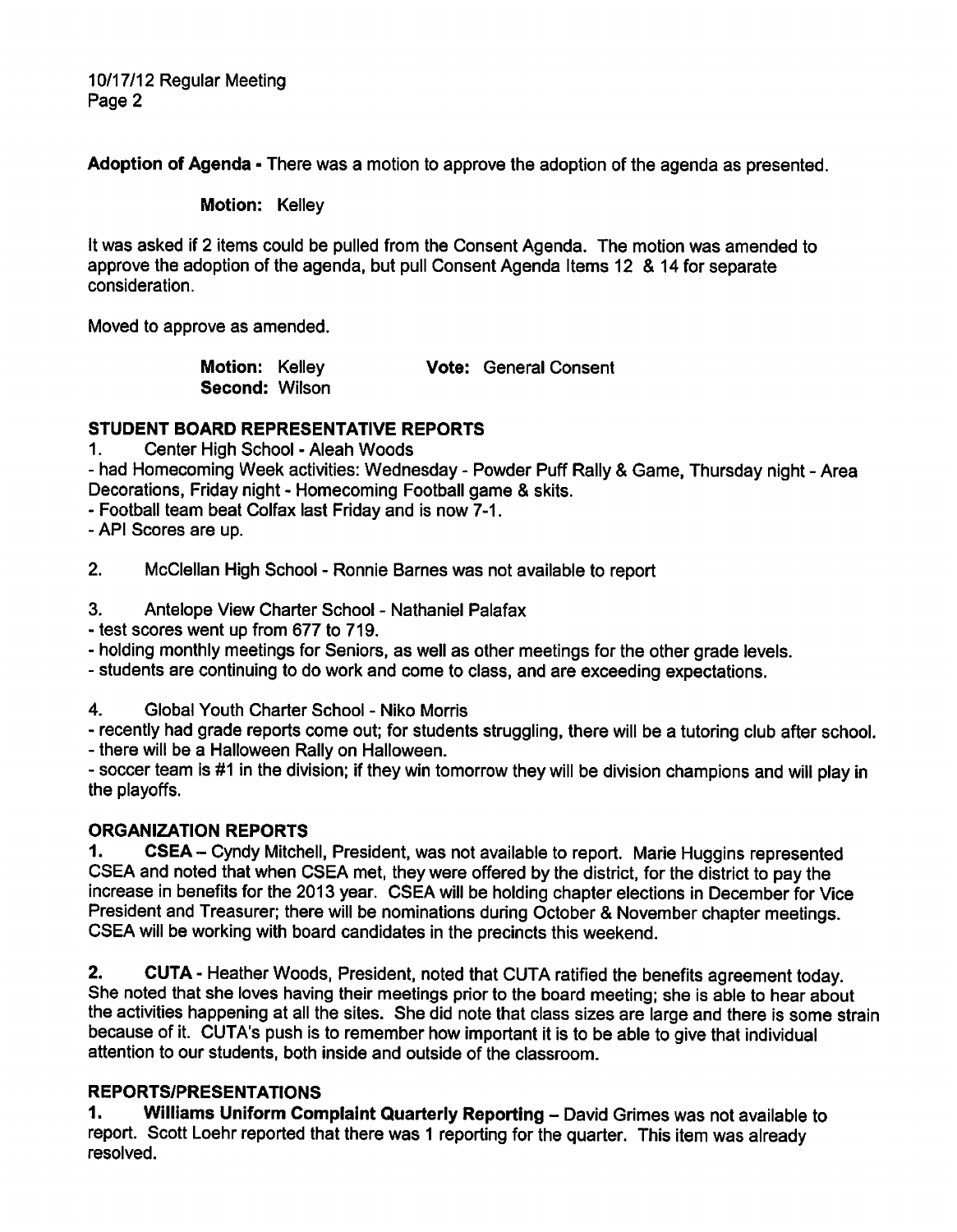# REPORTS/PRESENTATIONS (continued)

2. 2012 Annual Performance Index Update - Rebecca Lawson, Coordinator of Curriculum, shared with the Board the 2011 Base API and 2012 Growth API for each site as well as the district overall. She also shared a comparison of district APIs among other area districts.

3. California Common Core State Standards Overview - Rebecca Lawson, Coordinator of Curriculum, shared with the Board an overview of Common Core Standards. She noted that these are nationally adopted standards and will replace our current state standards. She covered what they look like, where they came from, who's involved, key features, and how the students will be assessed.

Scott Loehr noted that it is a different mind shift. Rebecca Lawson noted that it will be implemented in the Fall of the 2014-15 school year. Smarter Balance will be begin Spring of 2014 through 2015. Trustee Kelley inquired on the training schedule. Mr. Loehr noted that we are in the awareness phase right now. Trustee Hunt inquired on what the changes are for figuring the API scores. Mr. Loehr noted that the bill is very confusing. It will have to be defined. Trustee Wilson asked for clarification on how the students will be answering the problems. Mr. Loehr noted that they will not just be getting the answer, they will be doing more for the end result. Ms. Woods noted that the 2 year implementation is giving staff more stress. When we adopted state standards in 1999 there were teacher inservice days, class size reduction, etc. and we don't have that now. Rebecca noted that because these will be national standards we will have more resources. Mr. Loehr noted that there are some local trainings going on. Cindy Campbell, parent, asked if this is state mandated or do we have the option to go this route. Mr. Loehr noted that it is state mandated.

4. "Leader in Me" Student Presentation - Kathy Lord, Principal at North Country Elementary School, noted that this is a 5 year program. It required 4 days of training before school started. Another requirement is to have a lighthouse leadership team (7 teachers, including Jason & Kathy, to implement the program and make sure the momentum continues). Jason Farrell shared North Country's Vision, Mission, and Motto. Kathy noted that the program it based on the book "The 7 Habits of a Happy Kid". Kathy & Jason shared with the Board the different ways the classes are implementing the program. With this program, they noted that student led conferences are in the works for next year. Several student leaders from North Country introduced themselves and what their leadership role for their class is.

# COMMENTS FROM THE AUDIENCE REGARDING ITEMS NOT ON THE AGENDA-

Cindy Campbell, parent, reminded the community that Riles PTA is hosting a Candidate forum on Wednesday, October 24, 6:30-8 p.m. in the Riles Multipurpose Room. Trustee Anderson asked if Seniors could get Political Service hours for attending that.

# BOARD/SUPERINTENDENT REPORTS

# Mr. Wilson

Center High football is going well and so are 4 of the divisions of Jr. Cougars.

# Mr. Hunt

congratulated the sites and district for their gains on the API scores.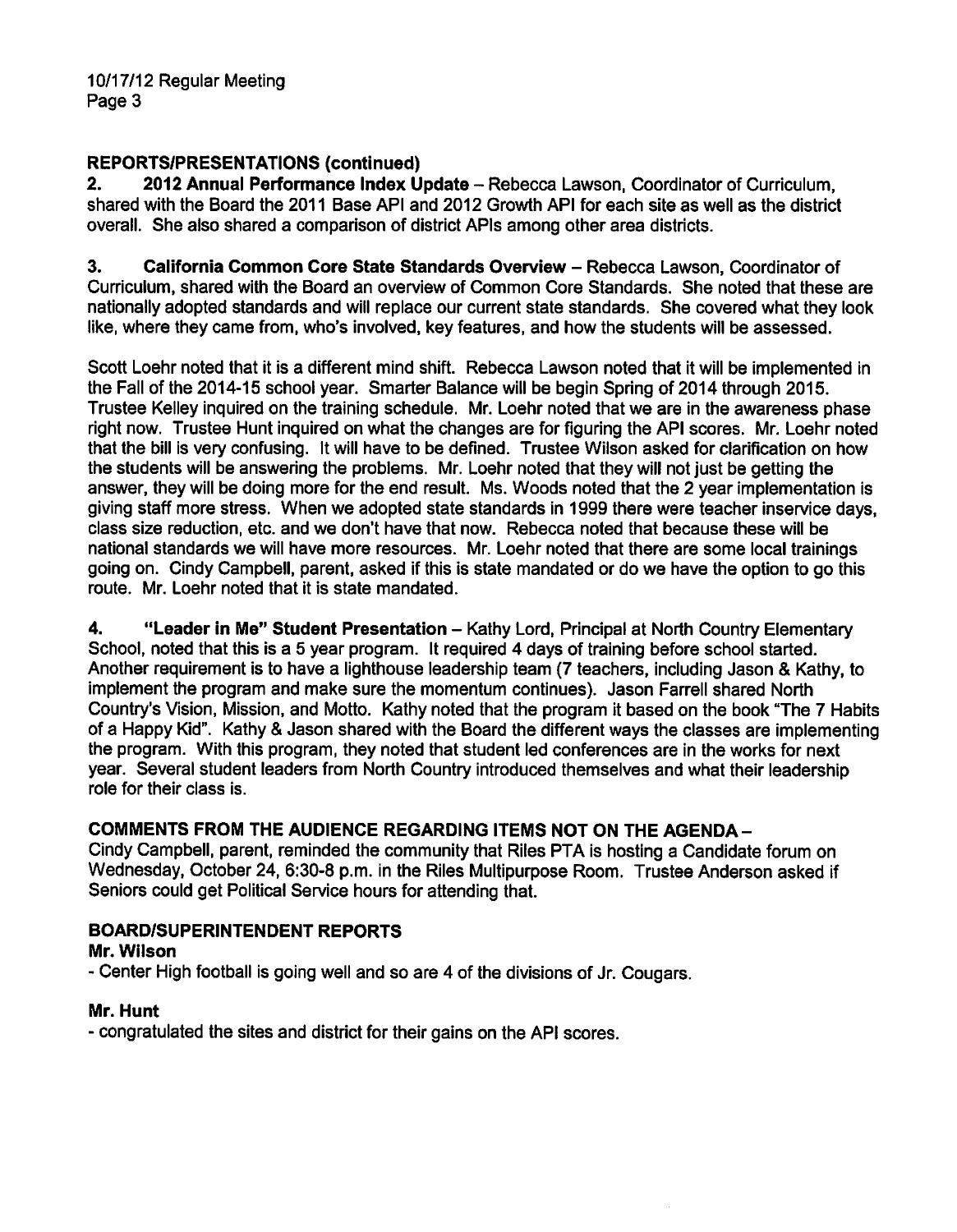#### BOARD/SUPERINTENDENT REPORTS (continued)

#### Mrs. Anderson

- attended spirit day at the high school; it was amazing.

- Homecoming game - thanked district staff and administrators that showed up to work the snack bar; they made about \$4,000 in the snack bar that night.

wished the candidate in the audience good luck on the upcoming election.

there are so many exciting things going on in the district right now.

#### Mrs. Kelley

- attended Homecoming and worked in the snack bar.
- noted that the "Leader in Me" program is fantastic! Glad to see children embracing those concepts.
- November 6 is Election Day urged everyone to go out and vote.
- wished the 2 candidates in attendance luck at the upcoming election.

#### Mr. Loehr

- thanked those who worked the snack bar at the Homecoming game.
- complimented everyone on the API scores.
- CHS's Homecoming decorated areas were incredible.
- noted that Tami JBeily has been trying to get information about the district out in the media.
- noted that there was a nice article about Coach J'Beily and the team in the Sacramento Bee.
- he also talked about a writer that would like to cover "Leader in Me" in the news.

#### CONSENT AGENDA

- 1. Approved Adoption of Minutes from September 19, 2012 Regular Meeting
- 2. Approved Adoption of Minutes from October 3, 2012 Special Meeting
- 3. Approved Certificated Personnel Transactions
- 4. Approved Classified Personnel Transactions
- 5. Approved 2013 Health & Welfare Benefits for CUTA, CSEA, Confidential, & Certificated/Classified Managers
- 6. Approved Professional Services Agreement: Creative Spirit, LLC
- 7. Approved 2012/2013 SCOE Common Core State Standards Training
- 8. Approved Field Trip: Future Business Leaders of America (FBLA) Northern California Leadership Development Institute, Santa Clara CA - CHS
- 9. Approved Field Trip: 6<sup>th</sup> grade Classes to Attend the Residential Outdoor School at Sly Park Environmental Education Center - Spinelli
- 10. Approved 2012/2013 Master Contracts:
	- Amber Fitzgerald
- 11. Approved 2012/2013 Individual Service Agreements: 2012/13-100 Point Quest
	- 2012/13-101 Amber Fitzgerald
- 12. This item was pulled for separate consideration.
- 13. Approved Payroll Orders: July 2012 September 2012
- 14. This item was pulled for separate consideration.

| <b>Motion: Wilson</b> |            | Ayes: Anderson, Kelley, Hunt, Wilson |  |  |
|-----------------------|------------|--------------------------------------|--|--|
| Second: Kelley        | Noes: None |                                      |  |  |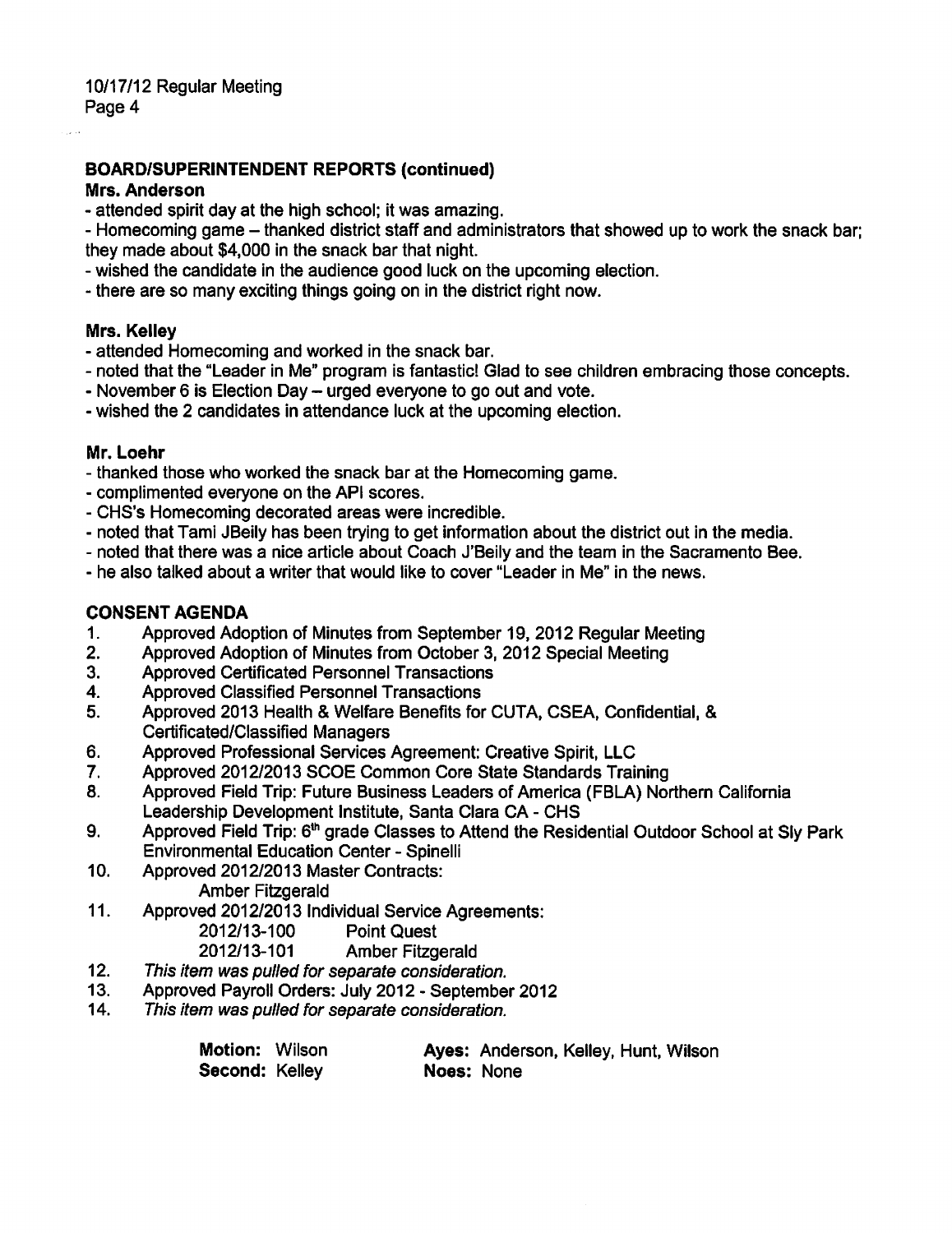10/17/12 Regular Meeting Page 5

#### CONSENT AGENDA ITEMS PULLED FOR SEPARATE CONSIDERATION

12. Approved Professional Services Agreement: Loida Beltran

Trustee Kelley inquired as to why we would be paying someone else to do this, rather than the supervisor. Craig Deason explained that they are short on drivers and the supervisor is often out driving a route. They would like to build up the staff so that the Supervisor can do what she needs to do. Isabella Maranon, Transportation Supervisor, noted that several surrounding districts are working on training a pool of drivers.

| Motion: Kelley        |  | <b>Vote: General Consent</b> |
|-----------------------|--|------------------------------|
| <b>Second: Wilson</b> |  |                              |

14. Approved Supplemental Agenda (Vendor Warrants)

| <b>Motion: Hunt</b>   | Ayes: Anderson, Kelley, Hunt |
|-----------------------|------------------------------|
| <b>Second: Kelley</b> | Noes: None                   |
|                       | <b>Abstain: Wilson</b>       |

#### BUSINESS ITEMS

A. APPROVED — Second Reading: Board Policies/Regulations/Exhibits Scott Loehr noted that the changes from the October 3 meeting have been done.

| <b>Motion: Kelley</b> |  | Ayes: Anderson, Kelley, Hunt |
|-----------------------|--|------------------------------|
| <b>Second: Hunt</b>   |  | Noes: Wilson                 |

#### ADVANCE PLANNING

a. Future Meeting Dates:

- i. Regular Meeting: Wednesday, November 14, 2012 at 6:00 p.m. District Board Room -Room 503, located at Riles Middle School, 4747 PFE Road, Roseville, CA 95747
- ii. Regular Meeting: December meeting will be moved up a week to Wednesday, December 12, 2012.
- b. Suggested Agenda Items:

ADJOURNMENT - 7:26 p.m.

| Motion: Kelley |  | <b>Vote: General Consent</b> |
|----------------|--|------------------------------|
| Second: Wilson |  |                              |